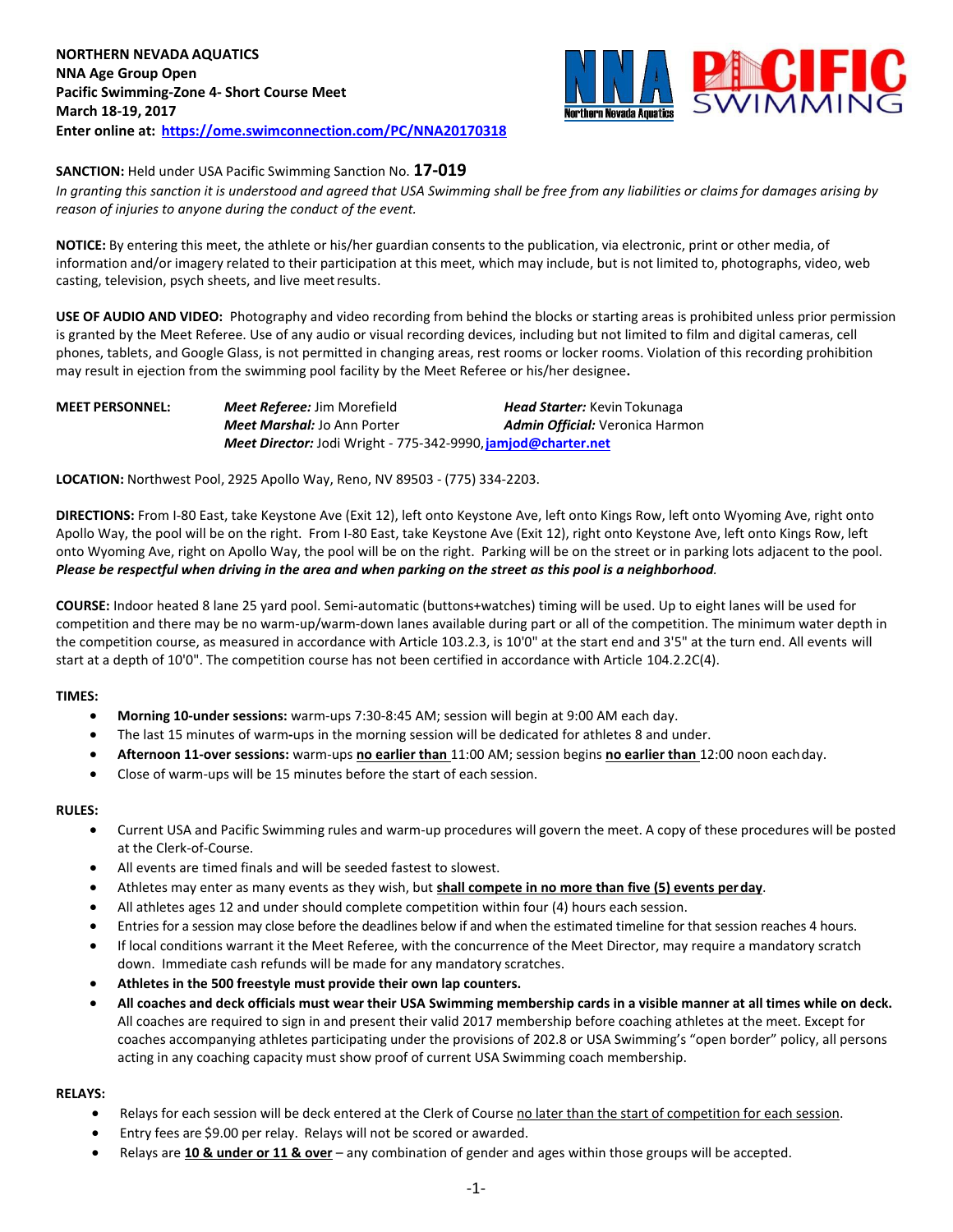- Clubs may enter as many relays as they wish. Relay athletes must be entered in the meet (no relay-only athletes).
- Unattached athletes may swim with a club's relay but will disqualify that relay.

**ATTENTION HIGH SCHOOL ATHLETES:** If you are a California (CIF) high school athlete in season, you need to be Unattached from this meet. It is the athlete's responsibility to be Unattached from this meet. You can UN-attach at the meet if necessary. This does not apply to California or Nevada athletes swimming under the rules of the **Nevada Interscholastic Activities Association (NIAA)**.

**UNACCOMPANIED ATHLETES:** Any USA Swimming athlete-member competing at the meet must be accompanied by a USA Swimming member-coach for the purposes of athlete supervision during warm-up, competition and warm-down. If a coach-member of the athlete's USA Swimming Club does not attend the meet to serve in said supervisory capacity, it is the responsibility of the athlete or the athlete's legal guardian to arrange for supervision by a USA Swimming member-coach. The Meet Director or Meet Referee may assist the athlete in making arrangements for such supervision; however, it is recommended that such arrangements be made in advance of the meet by the athlete's USA Swimming Club Member-Coach.

**RACING STARTS:** Each athlete entered into this meet must be certified by a USA Swimming member coach as being proficient in performing a racing start or must start the race in the water. It is the responsibility of the athlete or the athlete's legal guardian to ensure compliance with this requirement.

**RESTRICTIONS:** the following prohibitions apply to all areas of the meet venue including the pool deck, locker rooms, spectator seating, standing areas, and all areas used by athletes during the meet and during warm-up periods

- No smoking or use of tobacco products.
- No sale or use of alcoholic beverages.
- No glass containers.
- No propane heaters except for snack bar/meet operations.
- All shelters must be properly secured. No athlete or team canopies may be placed on the pool deck.
- **Deck space will be limited; there is additional outside space in the adjacent park. Please plan accordingly based on weather.**
- Changing into or out of swimsuits other than in locker rooms or other designated areas is prohibited.
- **No animals except working service animals are permitted.**
- Destructive devices, to include but not limited to, explosive devices and equipment, firearms (open or concealed), blades, knives, mace, stun guns and blunt objects are strictly prohibited in the swimming facility and its surrounding areas. If observed, the Meet Referee or his/her designee may ask that these devices be stored safely away from the public or removed from the facility. Noncompliance may result in the reporting to law enforcement authorities and ejection from the facility. Law enforcement officers (LEO) are exempt per applicable laws.
- Coaches, parents and siblings are not allowed in any of the swimming pools.
- During general warm-ups athletes must enter the pool feet-first with one hand in contact with the deck or gutter (3-point entry).
- Operation of a drone, or any other flying apparatus, is prohibited over the venue (pools, athlete/coach areas, spectator areas and open ceiling locker rooms) any time athletes, coaches, officials and/or spectators are present.

## **ELIGIBILITY:**

- Athletes must be current athlete members of USA Swimming and enter their name and registration number exactly as shown in their USA Swimming registration. If this is not done, it may be difficult to match the athlete with the registration and times database. The meet host must check all athlete registrations against the SWIMS database and if not found to be registered, the Meet Director shall accept the registration at the meet (a \$10 surcharge will be added to the regular registration fee). Duplicate registrations will be refunded by mail.
- Disabled athletes are welcome to attend this meet and should contact the Meet Director or Meet Referee regarding any special accommodations on entry times and seeding per Pacific Swimming policy.
- Any deck entries, and any athletes 19 years of age and over, shall swim for time only, and shall not receive awards or score points.
- The athlete's age will be the age of the athlete on the first day of the meet.

**ENTRY TIMES:** Entries must be submitted using the athlete's best short-course yards time for each event (converted times allowed). All entry times must be in yards. Entries with **"NO TIME" (NT) will be accepted**. Relay entry times may be coach-estimated.

**ENTRY FEES:** \$4.00 per event plus a \$9.00 per athlete participation fee, and \$9.00 per relay team. **NO REFUNDS** will be given except in the case of mandatory scratch-down. Entries will be rejected if not accompanied by the required fees.

**ENTRY DEADLINES:** entries will be accepted by mail or online until the applicable deadline listed below, **or when a session becomes full and is closed early per the rules section above, whichever is first.** NO ENTRY CHANGES WILL BE ALLOWED. **Check <https://ome.swimconnection.com/PC/NNA20170318> for session open or closed status.**

**DECK ENTRIES:** deck entries **may** be accepted at the Clerk of Course during this meet, for time only and subject to proof of USA Swimming registration. Deck entries will **not** be accepted after the event has closed for seeding or the session is full.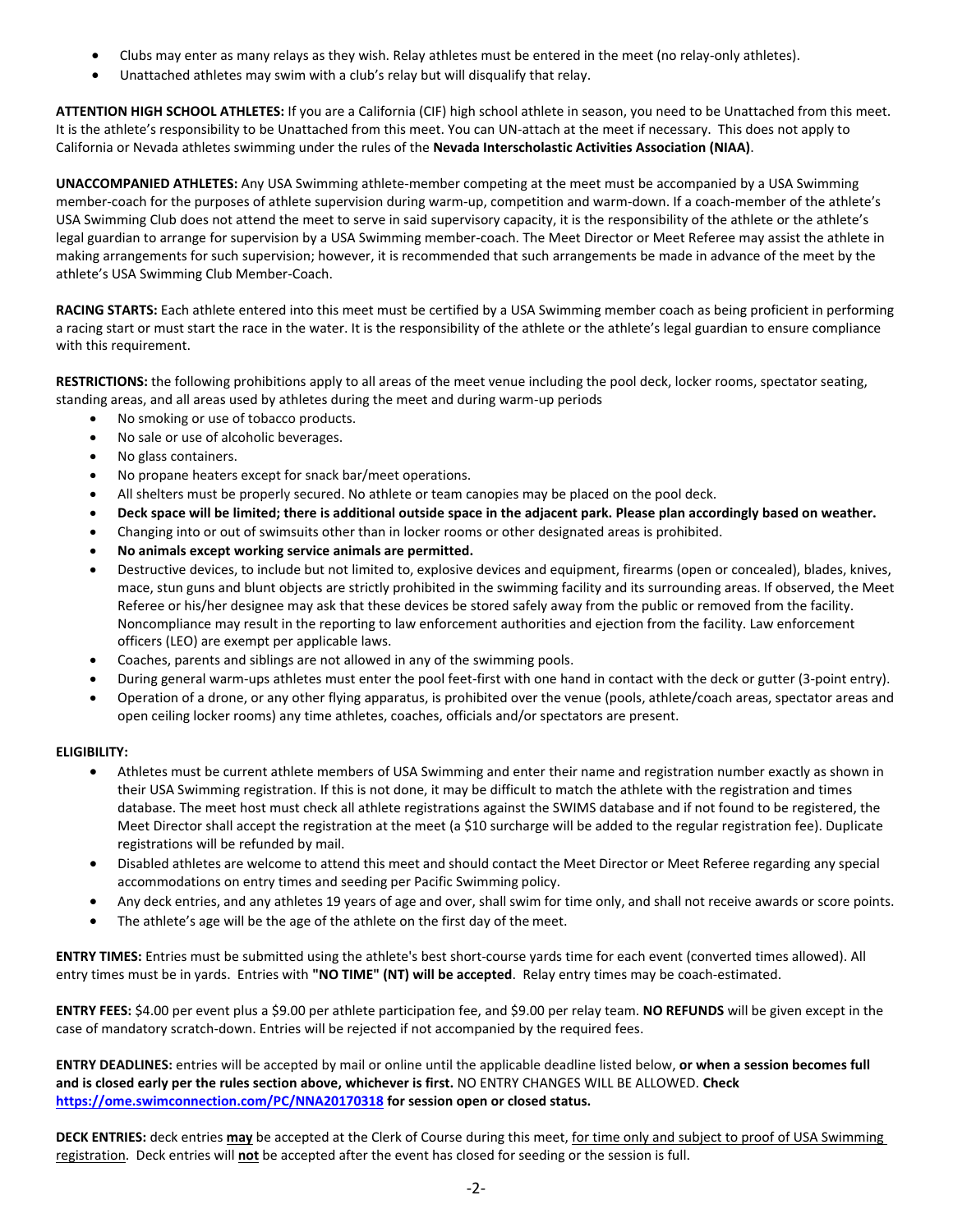**ONLINE ENTRIES:** Go to **<https://ome.swimconnection.com/PC/NNA20170318>** to receive an immediate entry confirmation. The "billing information" email should be brought to the meet as proof of entry. This method requires payment by credit card. Swim Connection LLC charges a processing fee for this service, equal to \$1 per athlete plus 5% of the total Entry Fees. Please note that the processing fee is a separate fee from the Entry Fees. If you do not wish to pay the processing fee, enter the meet using a mail entry. **Entering online is a convenience, is completely voluntary, and is in no way required or expected of an athlete by Pacific Swimming.** Online entries will be not be accepted after **Wednesday, March 8 th , 2017, at 11:59 pm**.

**MAILED/HAND DELIVERED ENTRIES:** Entries must be on the attached consolidated entry form. Forms must be filled out completely and printed clearly with athlete's best yards time. Entries must be **postmarked by midnight, Monday, March 6th, 2017** or **hand delivered by 5:00pm, Wednesday, March 8 th, 2017, and may be rejected if a session is already full**. Entries submitted after these times will be held for possible conversion to deck entries at the meet if space is available, subject to receipt of the required entry fees and proof of registration. Requests for confirmation of receipt of entries should include a self-addressed envelope.

| Make checks payable to:       | <b>Northern Nevada Aquatics</b> | Or Hand Deliver: by 5:00 pm Wed. March 8th, 2017 to: |
|-------------------------------|---------------------------------|------------------------------------------------------|
| Mail payment with entries to: | Northern Nevada Aquatics        | NNA AGO Entries                                      |
|                               | NNA Age Group Open              | 4570 Rio Encantado Lane                              |
|                               | 1135 Terminal Way #106          | Reno. NV 89502                                       |
|                               | Reno, NV 89502                  |                                                      |

**CHECK-IN:** The meet will be deck seeded. Athletes must check-in at the Clerk-of-Course. No event shall be closed more than 30 minutes before the scheduled start of the session. Close of check-in for all events shall be no more than 60 minutes before the estimated time of the start of the first heat of the event. Athletes who do not check-in will not be allowed to compete in the event.

**SCRATCHES & NO-SHOWS:** Any athletes not reporting for or competing in an individual timed final event shall not be penalized. Athletes who must withdraw from an event after it is seeded are requested to inform the referee immediately.

AWARDS: Distinctive awards will be given to 1<sup>st</sup> through 8<sup>th</sup> place for each age group, 6 & under, 7-8, 9-10, 11-12, 13-18 for each event. Points will be awarded as follows (9-7-6-5-4-3-2-1) for 1<sup>st</sup> through 8<sup>th</sup>. Individual High-Point and Runner-up awards will be awarded for 6 & under, 7-8, 9-10, 11-12, and 13 & over in both boy and girl age groups. All awards must be picked up at the meet, *NO* awards will be mailed. Athletes 19 years of age or over shall swim for time only and shall not receive awards or score points.

**ADMISSION:** Free.

**PROGRAMS:** Available for a fee.

**SNACK BAR:** A limited snack bar will be available during the meet.

**HOSPITALITY:** Lunch and limited hospitality will be available to all working officials and coaches.

**MISCELLANEOUS:** No overnight parking is allowed. Facilities will not be provided after meet hours. **Deck space will be limited; there is additional outside space in the adjacent park. Please plan accordingly based on weather.**

**TIMERS:** Clubs will be assigned lanes based on the number of participating athletes from each club *(host club will not be expected to time)*. The individual Clubs will be responsible for scheduling their own timers for their assigned lanes for each session.

**MINIMUM OFFICIALS:** All available USA Swimming Member certified officials are welcomed and encouraged to work at this meet. As the number of certified officials allows, interested parents/trainees are also welcome to shadow working officials for education and/or mentoring. Participating clubs are *requested* to provide at least the following number of certified and carded officials for each session:

| Club athletes entered in session | <b>Trained and carded officials</b><br>requested |  |  |  |
|----------------------------------|--------------------------------------------------|--|--|--|
| $1 - 10$                         |                                                  |  |  |  |
| 11-25                            |                                                  |  |  |  |
| 26-50                            |                                                  |  |  |  |
| 51-75                            |                                                  |  |  |  |
| 76-100                           |                                                  |  |  |  |
| 101 or more                      |                                                  |  |  |  |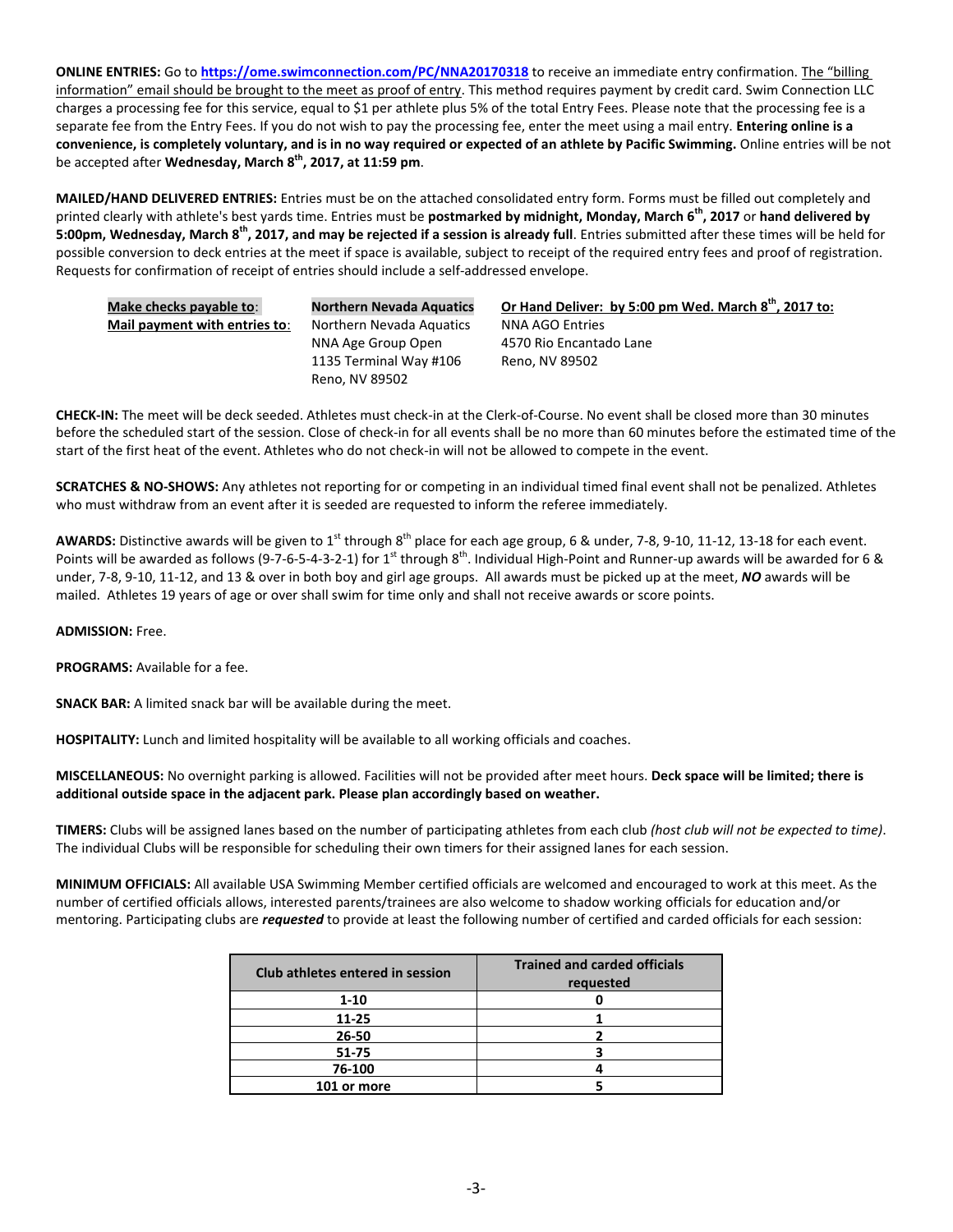## **EVENT SUMMARY**

|                                                                     |                 | <b>Saturday - March 18</b>     |                               | <b>Sunday - March 19</b> |                |              |              |  |  |
|---------------------------------------------------------------------|-----------------|--------------------------------|-------------------------------|--------------------------|----------------|--------------|--------------|--|--|
| 8 & under                                                           | $9 - 10$        | $11 - 12$                      | 13 & over                     | 8 & under                | $9 - 10$       | $11 - 12$    | 13 & over    |  |  |
| 25 Free                                                             | 200 Free        | 200 IM                         | 200 IM                        | 50 Free                  | 200 IM         | 200 Free     | 200 Free     |  |  |
| 100 IM                                                              | 100 IM          | 100 Free                       | 100 Free                      | $25$ Fly                 | 50 Free        | 200 Breast   | 200 Breast   |  |  |
| 50 Fly                                                              | 50 Fly          | <b>100 Flv</b>                 | <b>100 Flv</b>                | 50 Back                  | <b>100 Fly</b> | 50 Breast ** | 50 Breast ** |  |  |
| 25 Back                                                             | 100 Back        | 200 Back                       | 200 Back                      | 25 Breast                | 50 Back        | 100 Back     | 100 Back     |  |  |
| 50 Breast                                                           | 50 Breast       | 50 Back **                     | 50 Back **                    | 100 Free                 | 100 Breast     | 200 Fly      | 200 Fly      |  |  |
|                                                                     | <b>500 Free</b> | 100 Breast                     | 100 Breast                    |                          | 100 Free       | 50 Fly **    | 50 Fly **    |  |  |
|                                                                     |                 | 100 IM                         | 100 IM                        |                          |                | 50 Free      | 50 Free      |  |  |
|                                                                     |                 | 500 Free *                     | 500 Free *                    |                          |                | 400 IM       | 400 IM       |  |  |
| 10 & under - 4 x 50 Medley Relay<br>11 & over - 4 x 50 Medley Relay |                 | 10 & Under - 4 x 50 Free Relay | 11 & over - 4 x 50 Free Relay |                          |                |              |              |  |  |

# **SCHEDULE OF EVENTS**

| <b>AM SESSION - 10 &amp; UNDER</b> |                                |       |                   |         |                              |       |  |  |  |  |
|------------------------------------|--------------------------------|-------|-------------------|---------|------------------------------|-------|--|--|--|--|
|                                    | Saturday - March 18            |       | Sunday - March 19 |         |                              |       |  |  |  |  |
| Event                              |                                | Event | Event             |         |                              | Event |  |  |  |  |
| #                                  | Event                          | #     |                   | #       | Event                        | #     |  |  |  |  |
| 1                                  | 9-10 200 Free                  | 2     |                   | 37      | 9-10 200 IM                  | 38    |  |  |  |  |
| 3                                  | 8 & under 25 Free              | 4     |                   | 39      | 10 & under 50 Free           | 40    |  |  |  |  |
| 5                                  | 10 & under 100 IM              | 6     |                   | 41      | 9-10 100 Flv                 | 42    |  |  |  |  |
| 7                                  | 10 & under 50 Fly              | 8     |                   | 43      | 8 & under 25 Fly             | 44    |  |  |  |  |
| 9                                  | 9-10 100 Back                  | 10    |                   | 45      | 10 & under 50 Back           | 46    |  |  |  |  |
| 11                                 | 8 & under 25 Back              | 12    |                   | 47      | 9-10 100 Breast              | 48    |  |  |  |  |
| 13                                 | 10 & under 50 Breast           | 14    |                   | 49      | 8 & under 25 Breast          | 50    |  |  |  |  |
| 15                                 | 9-10 500 Free *                | 16    |                   | 51      | 10 & under 100 Free          | 52    |  |  |  |  |
| 17 & 18                            | 4x50 Medley Relay (10 & under) |       |                   | 53 & 54 | 4x50 Free Relay (10 & under) |       |  |  |  |  |

|         | PM SESSION - 11 & OLDER       |       |                   |         |                             |       |  |  |  |  |  |
|---------|-------------------------------|-------|-------------------|---------|-----------------------------|-------|--|--|--|--|--|
|         | Saturday - March 18           |       | Sunday - March 19 |         |                             |       |  |  |  |  |  |
| Event   |                               | Event |                   | Event   |                             | Event |  |  |  |  |  |
| #       | Event                         | #     |                   | #       | Event                       | #     |  |  |  |  |  |
| 19      | 200 IM                        | 20    |                   | 55      | 200 Free                    | 56    |  |  |  |  |  |
| 21      | 100 Free                      | 22    |                   | 57      | 200 Breast                  | 58    |  |  |  |  |  |
| 23      | 100 Fly                       | 24    |                   | 59      | 50 Breast **                | 60    |  |  |  |  |  |
| 25      | 200 Back                      | 26    |                   | 61      | 100 Back                    | 62    |  |  |  |  |  |
| 27      | 50 Back **                    | 28    |                   | 63      | 200 Fly                     | 64    |  |  |  |  |  |
| 29      | 100 Breast                    | 30    |                   | 65      | 50 Fly **                   | 66    |  |  |  |  |  |
| 31      | 100 IM                        | 32    |                   | 67      | 50 Free                     | 68    |  |  |  |  |  |
| 33      | 500 Free *                    | 34    |                   | 69      | 400 IM                      | 70    |  |  |  |  |  |
| 35 & 36 | 4x50 Medley Relay (11 & over) |       |                   | 71 & 72 | 4x50 Free Relay (11 & over) |       |  |  |  |  |  |

Relays are 10 & under or 11 & over – any combination of gender and ages within those groups will be accepted.

**\* 500 Free athletes must provide their own lap counters. These events will swim in regular event order.**

**\*\* Athletes 13 & Older - these events are not nationally recognized, but will be awarded and count towards High Point & High Point Runner-Up Awards.**